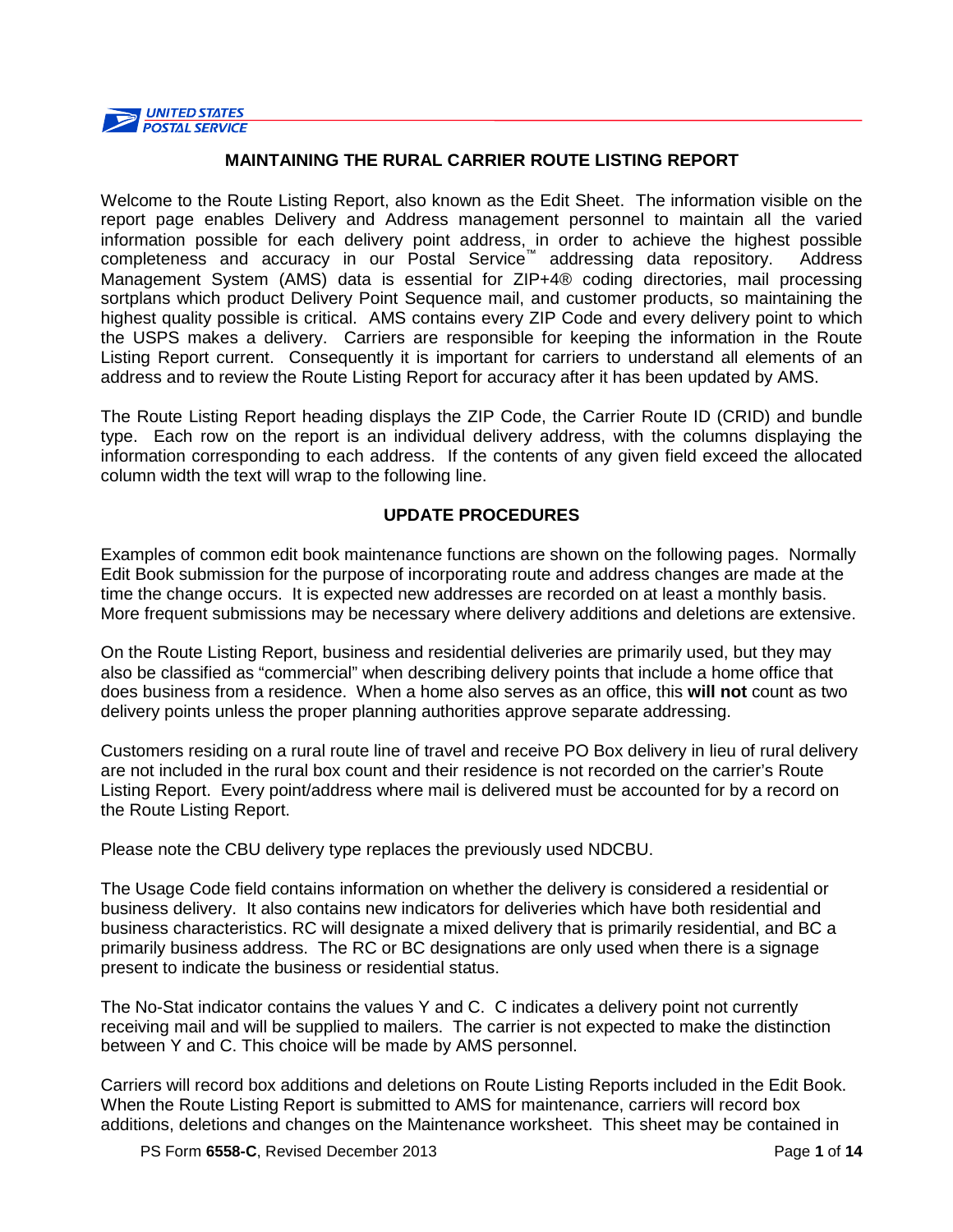the Route Listing Report and must be taken out and kept at the carrier case when the Route Listing Report has been submitted to AMS for updating.

#### **ADDING A NEW DELIVERY**

The Route Listing Report for a route must contain every delivery which receives mail along the route. The carrier will indicate a new delivery as shown below, by drawing a line to insert the new delivery in sequence, and by indicating the appropriate information for the new delivery. Ensure streets are spelled out completely and all information is correct. Writing "add" in the SEQ# column indicates the action required. Note: Adding a new delivery requires management approval. Note: Adding a new delivery requires management approval.

| USPS 05-6889<br>SAN MATEO IBSSC<br>REPORT LFAZZOPZ | ROUTE LISTING REPORT |                         |            |                     |             | U.S. POSTAL SERVICE - ADDRESS MANAGEMENT SYSTEM |                       |          |   |      |   |    | DATE:<br>PAGE:             | 11  |      |                |                                                          |              |                   |  |
|----------------------------------------------------|----------------------|-------------------------|------------|---------------------|-------------|-------------------------------------------------|-----------------------|----------|---|------|---|----|----------------------------|-----|------|----------------|----------------------------------------------------------|--------------|-------------------|--|
| ZIP CODE:                                          | 00303                | ROUTE: ROO4             |            | <b>BUNDLE TYPE:</b> |             |                                                 | TWO PUMPLE HORIZONTAL |          |   |      |   |    |                            |     |      |                |                                                          |              |                   |  |
| SHQ                                                | PRIMARY              | COMPLETE                | SECY       | SHUY                | DELV USG    |                                                 | $\widetilde{R}$ 0     |          |   |      |   |    |                            |     |      |                | VAC ADDR LIF S DR  NON  CO  RLY   STR-  HI-   HI-   FIRM |              | <b>ADDITIONAL</b> |  |
| ٠                                                  | ADD RESS             | STREET NAME             | AIBR.      | UNIT                |             | TYPE CODE STAT                                  |                       | IND SORT |   | CELL | 고 | Ō₽ | $p$ our $ $ $p$ or $ $ $p$ |     | DEP  | DBF            | EXA.                                                     | <b>UMILO</b> | INFO              |  |
|                                                    | 01521                | MAIN ST<br>ß            |            |                     | $0$ TH      | R                                               |                       |          |   |      |   |    |                            | 109 |      |                | 4311 4326 4326                                           |              |                   |  |
|                                                    | 01476                |                         |            |                     | $0$ TH      | R                                               |                       |          |   |      |   |    |                            |     |      |                | 4310 4325 4325                                           |              |                   |  |
| $Add 85 -$                                         | $0^{79}$             | QUAYLE ST<br>Quay Id St |            | Curb                | CURB        | R                                               |                       | 811      |   |      |   |    |                            |     |      |                | 3206 4335 4335                                           |              |                   |  |
|                                                    | 0 000                | S MAIN ST               |            |                     | CURB        | BC                                              |                       |          |   |      |   |    |                            |     |      |                | 3916 3883 3883                                           |              | <b>BOBS FISH</b>  |  |
|                                                    | 0802                 |                         |            |                     | CURB        | в                                               | Υ                     |          |   |      |   |    |                            |     |      |                | 3916 4013 4013                                           |              | CAS               |  |
|                                                    | 0806                 |                         |            |                     | CURB        | в                                               | τ                     |          |   |      |   |    |                            |     |      |                | 3916 2600 2600                                           |              | MOVIE RENTS       |  |
|                                                    | 0 808                |                         |            |                     | CURB        | R                                               | Ý                     |          |   |      |   |    |                            |     |      |                | 3916 2603 2603                                           |              |                   |  |
|                                                    | 0010                 |                         |            |                     | <b>CURB</b> | R                                               | Y                     |          |   |      |   |    |                            |     |      |                | 3916 2602 2602                                           |              |                   |  |
|                                                    | 11.600               | CAMPUS DR               |            |                     | CURB        | BC                                              |                       |          | z | iż.  |   |    |                            |     | 0062 |                |                                                          | 0070         |                   |  |
|                                                    | 2291                 | SCHOOL ST               | <b>STK</b> |                     | <b>CENT</b> | R                                               |                       |          |   |      |   |    |                            |     |      | 3434 3465 3465 |                                                          |              | $1 - 2$           |  |
|                                                    | 3291                 |                         | STR        | 2                   | CENT        | R                                               |                       |          | 0 | 10   |   |    |                            |     |      |                | 3434 3465 3465                                           |              |                   |  |

#### **DELETING A DELIVERY**

The carrier will indicate a delivery to be deleted by drawing a line completely through the proper row on the Route Listing Report, as show in the example. Writing "delete" in the SEQ# column and state why the deletion is necessary indicates the action required.

Note: Do not delete and re-add addresses to modify delivery sequence. This has a negative effect on customer addressing products and their ability to update their address list.

A No-Stat code may be used in place of deleting an address in the case of renovation, demolitions or expansions.

| USPS 05-6889<br>SAN MATEO IBSSC<br>REPORT LEAZZOPZ |                                  |                                     |                     | U.S. POSTAL SERVICE - ADDDESS NANACEMENT SYSTEM |                                                    |                         | ROUTE LISTING REPORT          |  |    |                  |    |    |        |    |     |      |     |                                                                          |              | DATE:<br>PAGE:               | 11 |
|----------------------------------------------------|----------------------------------|-------------------------------------|---------------------|-------------------------------------------------|----------------------------------------------------|-------------------------|-------------------------------|--|----|------------------|----|----|--------|----|-----|------|-----|--------------------------------------------------------------------------|--------------|------------------------------|----|
| ZIP CODE:                                          | 00303                            | $200$ TE: $R004$                    |                     | <b>BUNDLE TYPE:</b>                             |                                                    |                         | TWO BUMDLE HODIZONTAL         |  |    |                  |    |    |        |    |     |      |     |                                                                          |              |                              |    |
| SHO<br>\$                                          | PRIMARY<br>ADD DESS              | COMPLETE<br>STREET NAME             | SECY<br><b>ABBR</b> | SECY<br>UNIT                                    | DHLV USG                                           | TYPE CODE STAT IND SORT |                               |  |    | CELL             | ΙI | OP | DOW NO |    | - # | DEF  | DEF | NO VAC ADDE LIF S DR NOW CO RLY STR- HI- HI-<br>EXA.                     | FIRM<br>UNIO | ADD ITIONAL<br>INFO          |    |
|                                                    | 01521<br>01476<br>079<br>0000    | S MAIN ST<br>OUAYLE ST<br>S MAIN ST |                     |                                                 | 0TH<br>$0$ TH<br><b>CURB</b><br><b>CURB</b>        | в<br>R<br>BC            | Y<br>Y                        |  |    | ı                |    |    |        | 09 |     |      |     | 4311 4326 4326<br>4310 4325 4325<br>3206 4335 4335<br>3916 3883 3883     |              | BOBS FISH                    |    |
| Delete                                             | لمعملا<br>0806<br>0 1808<br>0810 |                                     |                     |                                                 | <b>CUPUT</b><br><b>CURB</b><br>CURB<br><b>CURB</b> | $\mathbb{R}$            | $\overline{\phantom{a}}$<br>Y |  |    | ı                |    |    |        |    |     |      |     | <b>STARISTIRIS</b><br>3916 2600 2600<br>3916 2603 2603<br>3916 2602 2602 |              | <b>Income</b><br>MOVIE DENTS |    |
|                                                    | 11600<br>2291<br>2591            | S CANDUS DR<br>SCHOOL ST            | SIE<br>STE          | ı<br>2                                          | <b>CUBB</b><br>CENT<br>CENT I                      | <b>BC</b><br>D.         |                               |  | ۱o | $\bar{z}$<br>In. |    |    |        |    |     | 0062 |     | 3434 3465 3465<br>$3434$ $3465$ $3465$                                   | 0070         | $1 - 2$                      |    |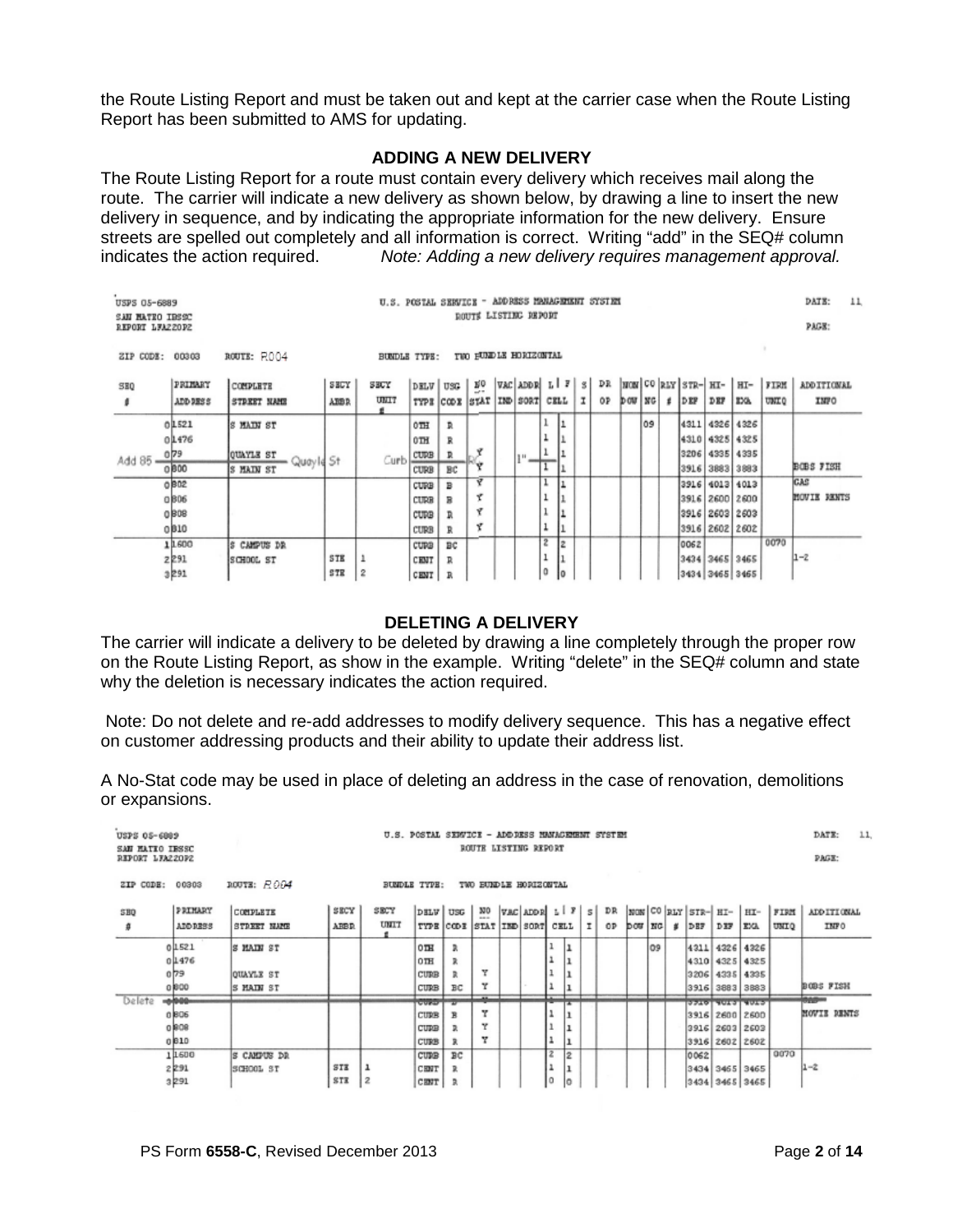# **CHANGING A DELIVERY**

The information contained in the Edit Book for all deliveries must be current and correct. The carrier edits the information on an existing delivery by drawing a red line through the information to be changed, and writing the correct information in red next to the lined-out field. Make sure the changes are clear and legible. Note: Do not change primary (house number) or secondary (apt/ste number) addresses to resequence the route. Only change addresses when the entry in the Edit Book is incorrect.

| USPS 05-6889<br><b>SAN MATEO IBSSC</b><br>REPORT LEAZ20PZ |                                     | U.S. POSTAL SIRVICE - ADDRESS MANAGEMENT SYSTEM |                                              | ROUTE LISTING REPORT                     |                                    |                            |                          |                    |   |           |                                          |     |                           |                |                                                            | 11.<br>DATE:<br>FAGE: |                                  |
|-----------------------------------------------------------|-------------------------------------|-------------------------------------------------|----------------------------------------------|------------------------------------------|------------------------------------|----------------------------|--------------------------|--------------------|---|-----------|------------------------------------------|-----|---------------------------|----------------|------------------------------------------------------------|-----------------------|----------------------------------|
| ZIP CODE:<br>00303                                        | ROUTE: ROO4                         |                                                 | BUNDLE TYPE:                                 |                                          | TWO BUNDLE HORIZONTAL              |                            |                          |                    |   |           |                                          |     |                           |                |                                                            |                       |                                  |
| PRIMARY<br>SEQ<br><b>ADDRESS</b><br>s                     | COMPLETE<br>STREET NAME             | SECY<br><b>AEBR</b>                             | SECY<br>UNIT                                 | DELV USG<br>TYPE CODE                    | $\frac{N}{n}$<br>STAT   IND   SORT | $VAC$ ADDE $L$ $ Z $ $ S $ |                          | CELL               | I | DR.<br>OP | $DOW$ $N$ <sub><math>\sigma</math></sub> |     | NON CORLY STR- HI-<br>DEF | DEF            | HI-<br><b>EXA</b>                                          | FIRM<br>UNIO          | <b>ADDITIONAL</b><br><b>INFO</b> |
| 01521<br>01476<br>$0^{79}$<br>0,800                       | 3 MAIN ST<br>OUAYLE ST<br>S HAIN ST |                                                 | OTH<br>$0$ TH<br>CUBB<br>CURB                | R<br>R<br>T.<br>BС                       | Y<br>т                             |                            | ı<br>ı<br>ı              | ıı<br>ı<br>ıı<br>ı |   |           |                                          | lo9 | 4311<br>3916              |                | 4326 4326<br>4310 4325 4325<br>3206 4335 4335<br>3883 3883 |                       | <b>BOBS FISH</b>                 |
| 0802<br>0806<br>0808<br>0810                              |                                     |                                                 | CUBB<br>CURB<br>Oth<br><b>HOUSD-</b><br>CURB | в<br>в<br>R                              | Y<br>Y<br>Y<br>≁                   |                            | ı<br>ı                   | 1<br>ı<br>ı        |   |           |                                          |     | 3916                      | 3916 2600 2600 | 3916 4013 4013<br>3916 2603 2603<br>2602 2602              |                       | CJS<br><b>MOVIE RENTS</b>        |
| 11600<br>2291<br>3291                                     | S CAMPUS DR<br>SCHOOL ST            | STE<br>STE<br>$\mathbf{z}$                      | CURB<br>CENT<br>CENT                         | <b>BC</b><br><b>YA B</b><br>$\mathbb{R}$ |                                    |                            | $\overline{z}$<br>ı<br>ū | 2<br>ı<br>lo       |   |           |                                          |     | 0062                      |                | 3434 3465 3465<br>3434 3465 3465                           | 0070                  | $1 - 2$                          |

# **CHANGING THE SEQUENCE OF DELIVERIES**

Changing sequence of delivery requires management approval. The sequence of delivery indicated on the Route Listing Report must match the actual order used by the regular carrier on normal work days. The carrier changes the delivery sequence by indicating the deliveries to be moved with brackets and indicating the new location by drawing an arrow line from the brackets to the new point in the delivery sequence. The example shows 1024 and 1196 S Main St being moved to between 898 and 812 S Main St.

|  | 16898   | <b>HAIN ST</b><br>s |     |   | OTH         | в  | v            |   |        | z           |  |  | ٠ | 3916 |      | 4000 |        |
|--|---------|---------------------|-----|---|-------------|----|--------------|---|--------|-------------|--|--|---|------|------|------|--------|
|  | 17812   |                     |     |   | CURB        | в  |              |   |        | ∸           |  |  |   | 3916 | 2604 |      | OFFICE |
|  | 18812   |                     | STE | Α | <b>OTH</b>  | в  |              |   | o      | o           |  |  |   | 3916 | 2604 |      |        |
|  | 19812   |                     | STE | B | OTH         | D  |              |   | Ō      | ١o          |  |  |   | 3916 | 2604 |      |        |
|  | 20 812  |                     | STE | с | <b>DTH</b>  | в  |              |   | o      | o           |  |  |   | 3916 | 2604 |      |        |
|  | 21812   |                     | STE | Þ | OTH         | D. |              |   | o      | i0          |  |  |   | 3916 | 2604 |      |        |
|  | 22906   |                     |     |   | <b>CURB</b> | в  | $\mathbf{v}$ | v | ۰<br>۰ | Ιż          |  |  |   | 3918 |      |      |        |
|  | 23934   |                     |     |   | CUBB        | в  | $\mathbf{v}$ |   | ÷      | ż           |  |  |   | 3918 |      |      |        |
|  | 24 1024 |                     |     |   | OTH         | RC |              |   | г      | lž          |  |  |   | 4302 |      |      |        |
|  | 251196  |                     |     |   | OTH         | в  | v            |   | 2      | ż           |  |  |   | 4304 |      |      |        |
|  | 26 1236 |                     |     |   | OTH         | B  | $\mathbf{v}$ |   | ٠      | 1ż          |  |  |   | 4306 |      |      |        |
|  | 27 1250 |                     |     |   | $0$ TH      | в  |              |   | ٠<br>٠ | $\tilde{z}$ |  |  |   | 4306 |      |      |        |

This method should be used primarily for making minor corrections to delivery sequence. Adjustment worksheets should be used when extensive changes are needed.

Contact your local Address Management Systems office for further information on maintaining Route Listing Reports.

Timely maintenance of Route Listing Report information is critical to the continued success of USPS delivery operations.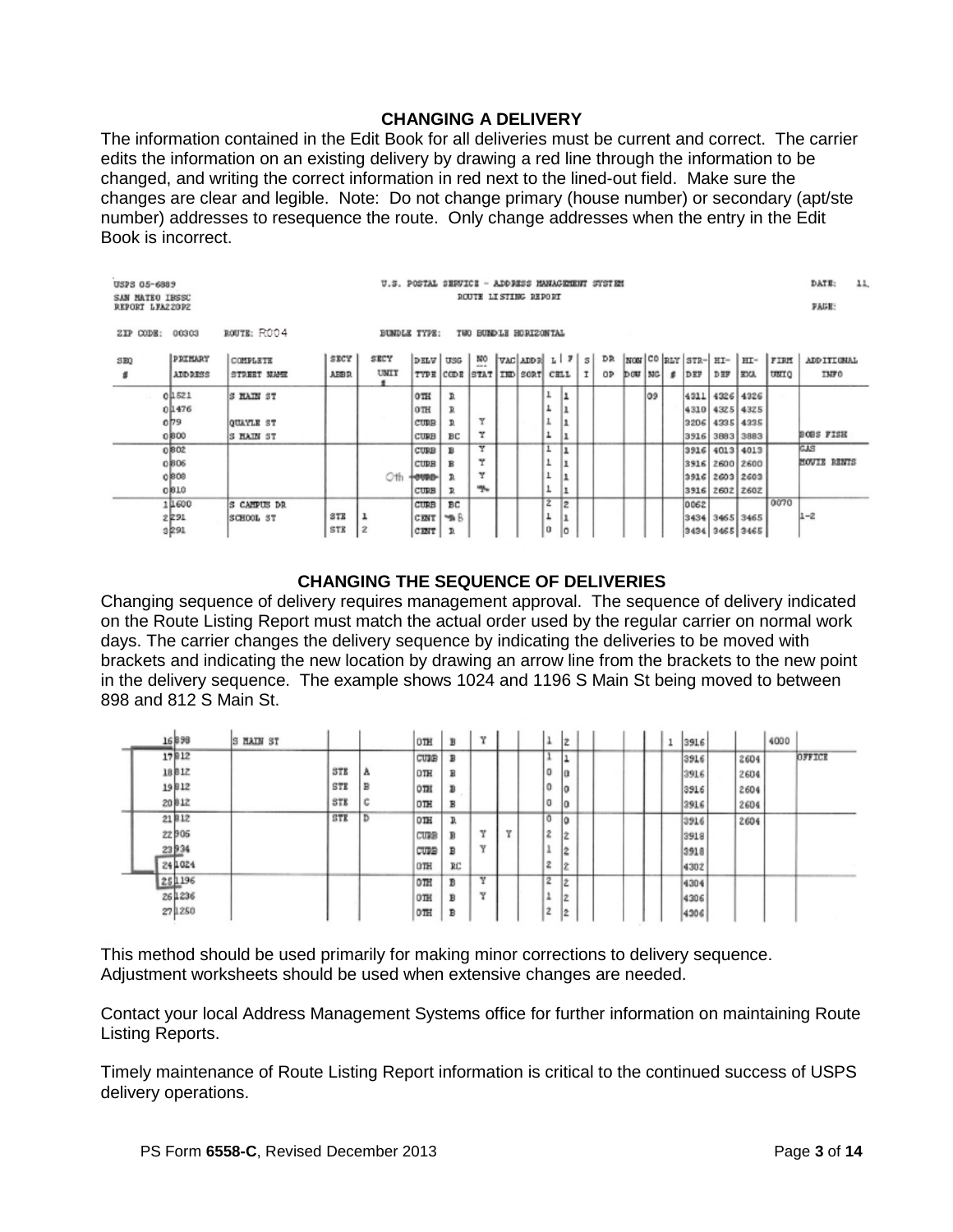# **Database Accuracy**

#### **How is the Database Kept Accurate and Up-to-Date?**

Address Management Systems personnel maintain the database from information submitted by delivery units. Each route in a delivery unit has a Route Listing Report, listing information on every possible delivery on that route, in delivery sequence.

An Edit Book provides a place for the Route Listing Report and includes instructions on keeping the Route Listing Report accurate. The Edit Book and Route Listing Report are important documents.

#### **How is the Database Checked for Accuracy?**

Street Reviews are performed from time to time on selected routes in each district to validate delivery sequence information and to ensure that all possible delivery addresses are identified and included in the Address Management files. Internal reviews by trained reviewers are conducted on an ongoing basis.

#### **Delivery Unit Responsibility**

Make sure your Route Listing Report is accurate. Every route is provided with an Edit Book containing a current Route Listing Report. It is important to always use the current Route Listing Report to make changes and send it along with the Edit Book to AMS.

#### **What Affects Accuracy?**

- New growth, new deliveries or route extensions
- Deleted deliveries
- Firms with their own ZIP+4 Codes that move
- Deli very points vacant over 90 days
- Changes in delivery sequence
- Route adjustments
- - ry customers who rent PO Boxes and receive no delivery at the street address
- Corrections/changes to primary and secondary addresses
- Changes in Delivery Point Attributes
- Change in relay location
- Changes to drops



• **•** Delive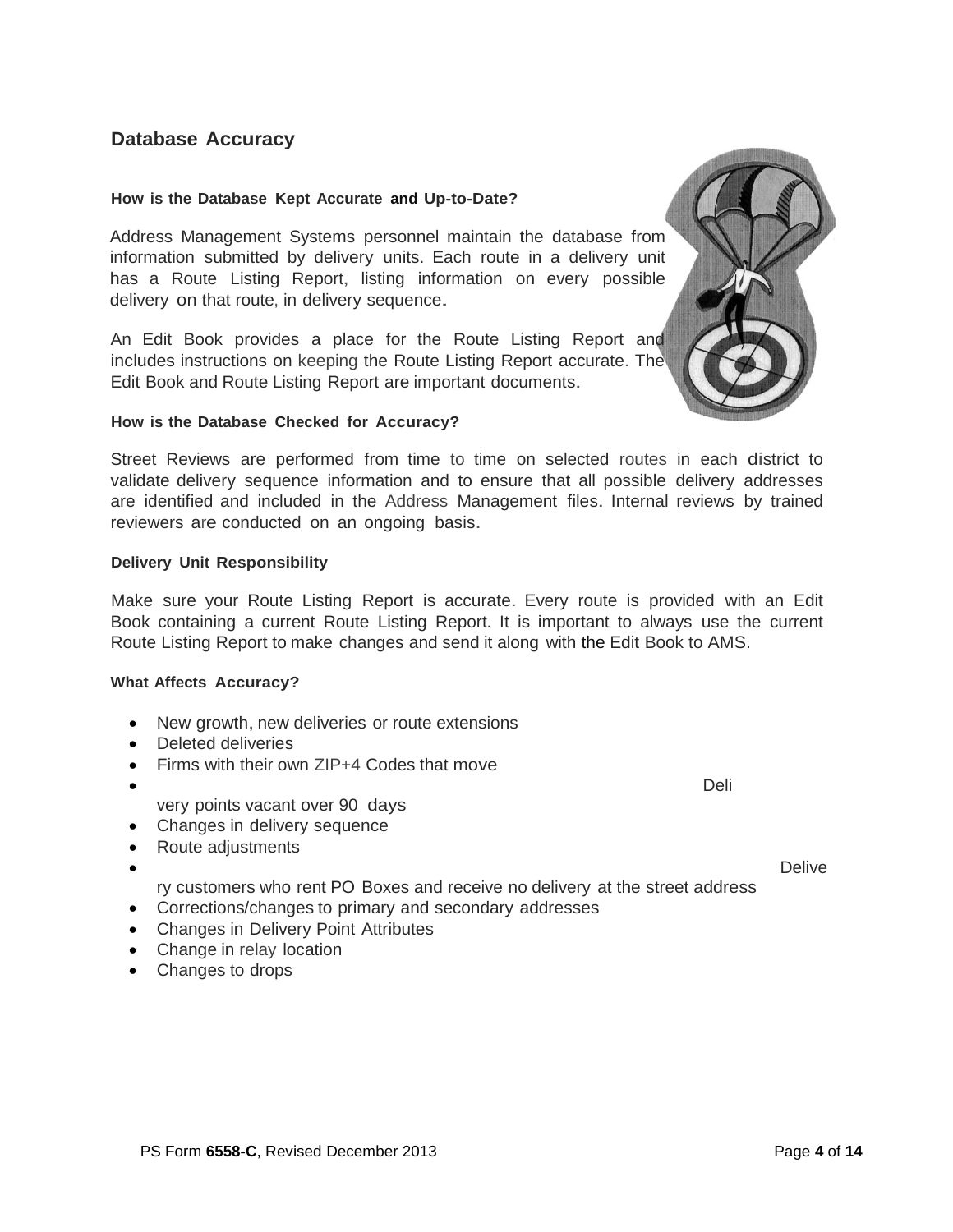# **Edit Book Key**

A Route Listing Report is a hardcopy printout of every delivery point on a route. The most current Route Listing Report should be used as a reference for all AMS updates. AMS updating is done by correcting the information listed on the Route Listing Report in *RED* and submitting the changes to the AMS office. <sup>A</sup> sample Route Listing Report can be found in the forms section of this book.

# **How to Read a Route Listing Report**

# **SEQ# -** *Sequence Number*



The sequence number indicates the position of the delivery on the carrier's line of travel. The sequence number is automatically assigned by the system. Deliveries which are handed off to another route appear at the beginning of the listing with a "0" sequence number. This column also includes the New Row Indicator, the Equipment Break Indicator, and the Blank Cell Indicator if entered. The New Row Indicator displays on the first delivery of a new row as an "R" followed by the row number. The Equipment Break Indicator shows an "L," "F," or "LF" depending on whether the address is the first in a new piece of equipment for letter  $(L)$ , flat $(F)$ , or both (LF) cases. The Blank Cell Indicator displays as "BC" for each row that is inserted as a blank following the tagged delivery. Blank cells allow room for new deliveries to be added without disturbing the rest of the case layout. (note  $-$  the Blank Cell Indicator only shows for rows/cells inserted behind a specific delivery point)

#### **PRIMARY ADDRESS#-** *Primary Address Number*

The second column is where the street number, rural route box number or PO Box number is listed. It could be blank if the previous delivery point uses the same number and they both share the same letter cell. This is the address number given to the delivery point as its OFFICIAL address.

# **COMPLETE STREET NAME**

The next column is where the proper, official street name is placed. This includes all pre- directionals and post-directionals (these are the terms the Postal Service uses to refer to the part of the address that gives directional information) and suffixes. In areas that use rural box number addresses (for example RR 2 BOX 56) the rural route number will be found in this column. For the PO Box addresses, PO Box would be used as the complete street name.

#### **SECY ABBR-** *Secondary Abbreviation*

The column entitled "Secy Abbr" identifies the type of secondary address, when required. Some "Secy Abbr'' items will require a corresponding "Unit No" (unit number). Abbreviations are used to identify the type of secondary address. See Pub 28 for <sup>a</sup> complete listing.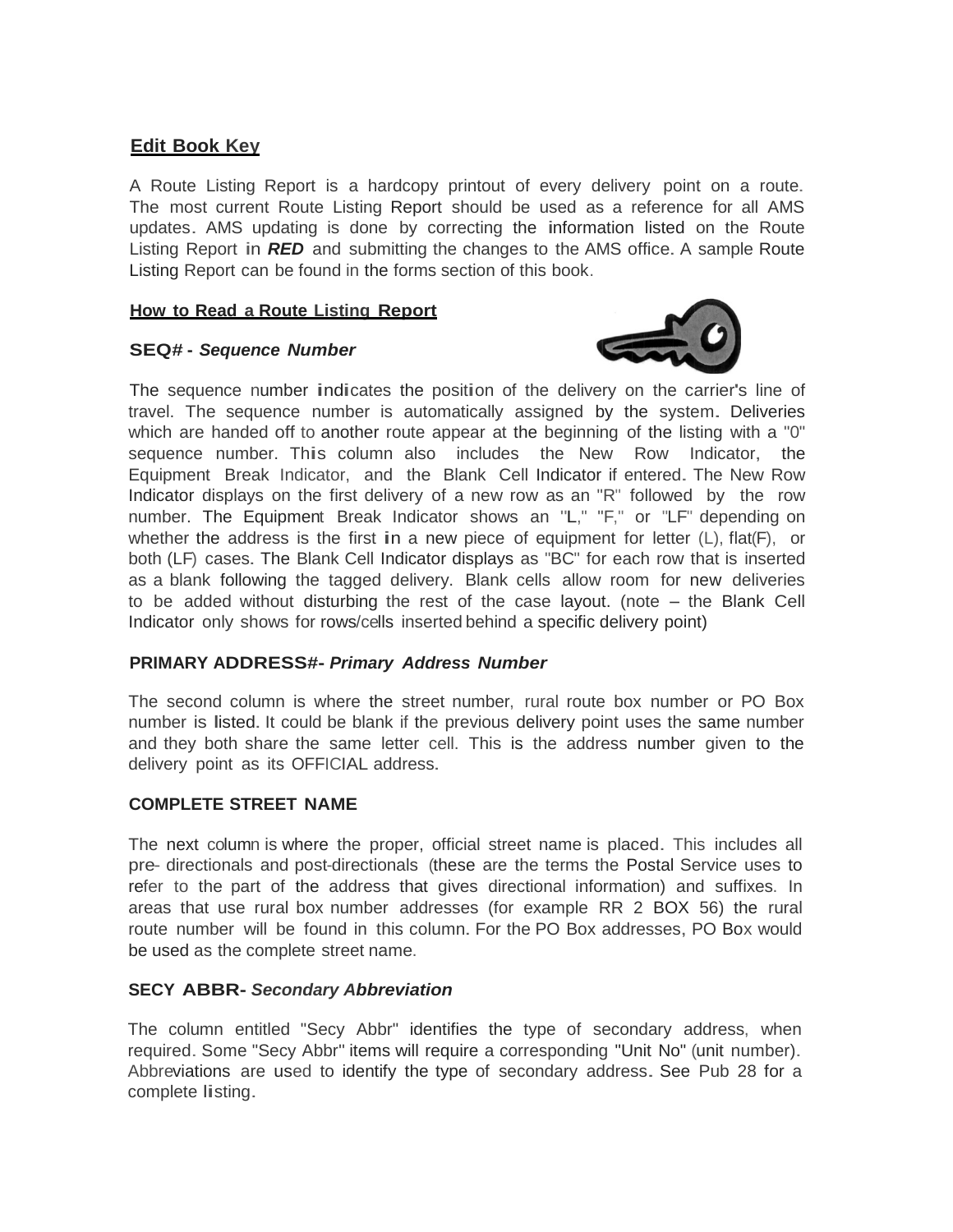# **SECY UNIT**# - *Secondary Unit Number*

The "Secy Unit#" column is used for the secondary address. Building management generally assigns secondary addresses. This can be an alpha (letter) or <sup>a</sup> numeric (number) value or a combination of both (alpha-numeric and numeric-alpha). This column is associated with the "Secy Abbr" column.

Example: An apartment has secondary unit numbers of 100-104 running consecutively. The "Secy Abbr" would be "APT" for apartment, and the "Unit No" would be 100 on the first line, 101 on the second line, 102 on the next line, then 103 and 104.

Note: List each secondary address individually. <sup>A</sup> unit number of 100-104 for this example would not be accepted. These units must be listed individually to receive proper credit for all possible deliveries. Be sure that each individual line on the Route Listing Report represents a possible delivery for the carrier route.

While you must not inflate your Possible Delivery (PD) counts with false numbers, do not leave out any PDs for which your delivery unit should be receiving credit. Care must be taken to insure that the secondary unit numbers are correct. Duplicate addresses may not be assigned in AMS. In situations where separate living quarters or separate businesses exist at a single primary address and each receives mail in its own receptacle, secondary designators must be used. In some cases, such as APT or STE, the correct designator is obvious. Generally, it is preferable to have the building owner or manager assign secondary addresses. In some locations secondary addresses are assigned by local planning authorities. Designators assigned should reflect the situation as accurately as possible. When entering a unit number, it must be the unit number actually assigned to the unit. Do not write in 1 - 8 when the actual apartment or suite numbers are 1014 - 1021 or A- H or 1A- 8C. If the building owner or manager declines to do so, local delivery unit management will need to assign a secondary designator and number for the purpose of separating mail.

#### **DELIVERY POINT ATTRIBUTES**

The Delivery Point Attributes are alpha indicators displayed in five columns that identify the type and mode of delivery.

The delivery type code categorizes the delivery point and describes the mod of delivery:

# **Delivery Type Code (DELV TYPE)**

The delivery type code categorizes the delivery point and describes the mode of delivery. Valid values include:

**OTH** – Other **CENT** – Centralized **CBU** - Cluster Box Unit **CURB** – Curbline **SDWK** – Sidewalk **IDA** – Internal Drop Address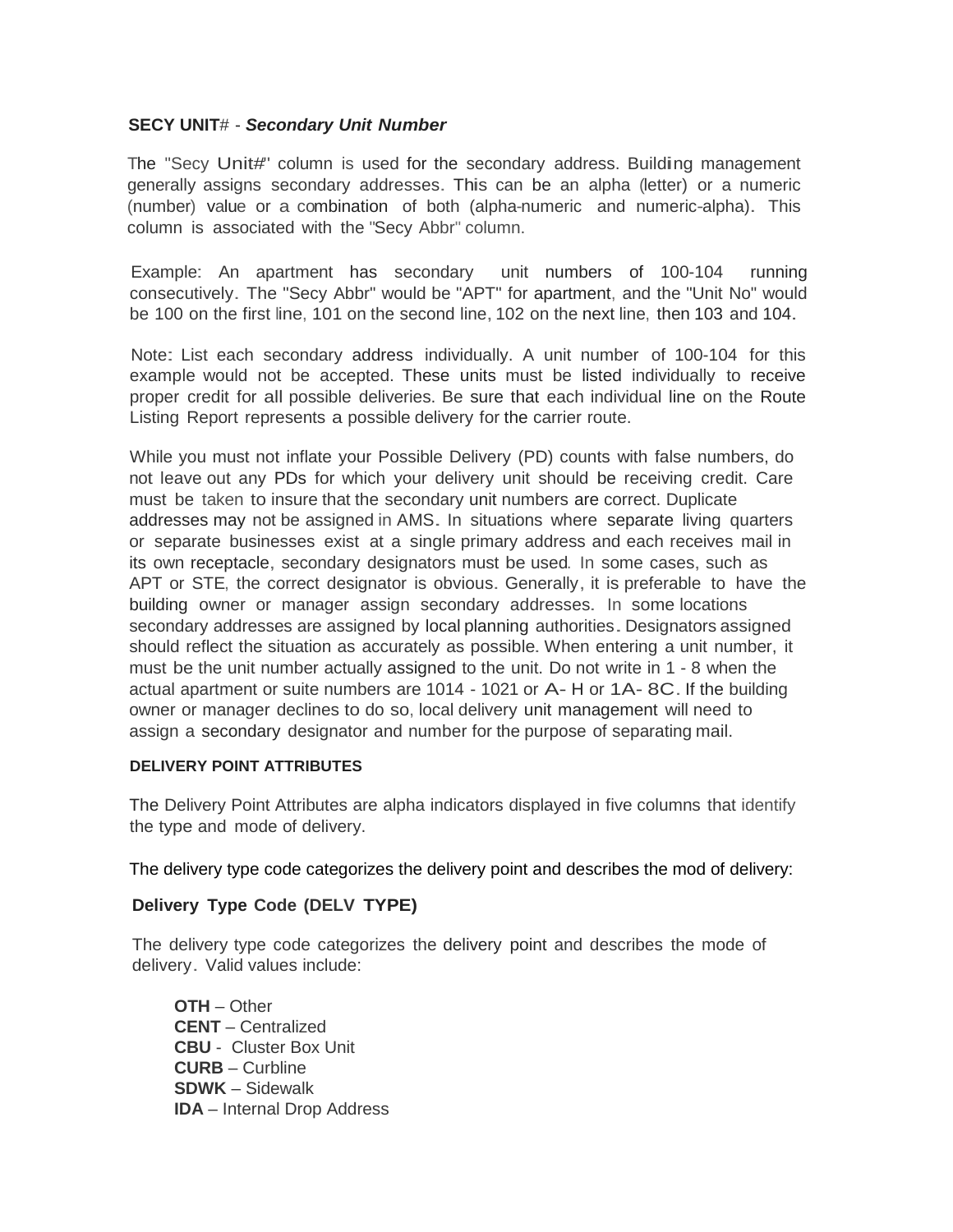# **Usage Code (USG CODE)**

The usage codes show the type of delivery, Residential or Business, as it is recorded and ultimately totaled for delivery statistics. RC will designate a mixed delivery that is primarily residential, and BC a primarily business address. The RC or BC designations are only used when there is a signage present to indicate the business or residential status.

Valid values include:

- **R** Residential
- **RC** Residential combined with business
- **B** Business
- **BC –** Business combined with some residential
- **X –** No-Stat/blank

# **No-Stat Indicator (NO STAT)**

The No-Stat indicator describes whether the address is counted as a possible delivery. This field is blank for possible deliveries.

Valid values include:

**C** – CDS No-Stat. Addresses intended to receive mail that do not currently receive individual delivery service from USPS.

#### **Y** – Other non-delivered addresses

**Note**: Other types of No-Stats such as defaults, old LACS address, and sortationonly records do not generally appear on the Route Listing Report.

Vacant Over 90 days – Removing and adding "vacants" should be one of the simplest and quickest changes on the Route Listing Report. The address counts as a possible delivery. A long-term vacant address does not count as a possible delivery on a rural route. Rural routes enter a **C** in the No-Stat column for vacant addresses.

No Delivery (No-Stat) – Delivery has never been established at this address, or the delivery point no longer exists as a possible delivery. The address does not count as a possible delivery.

#### **Vacant Indicator (VAC IND)**

The Vacant indicator shows whether an address has been unoccupied for over 90 days. The field is blank for addresses currently receiving delivery. The only valid value is **Y** (vacant address). The Vacant indicator must be removed when delivery has been reestablished.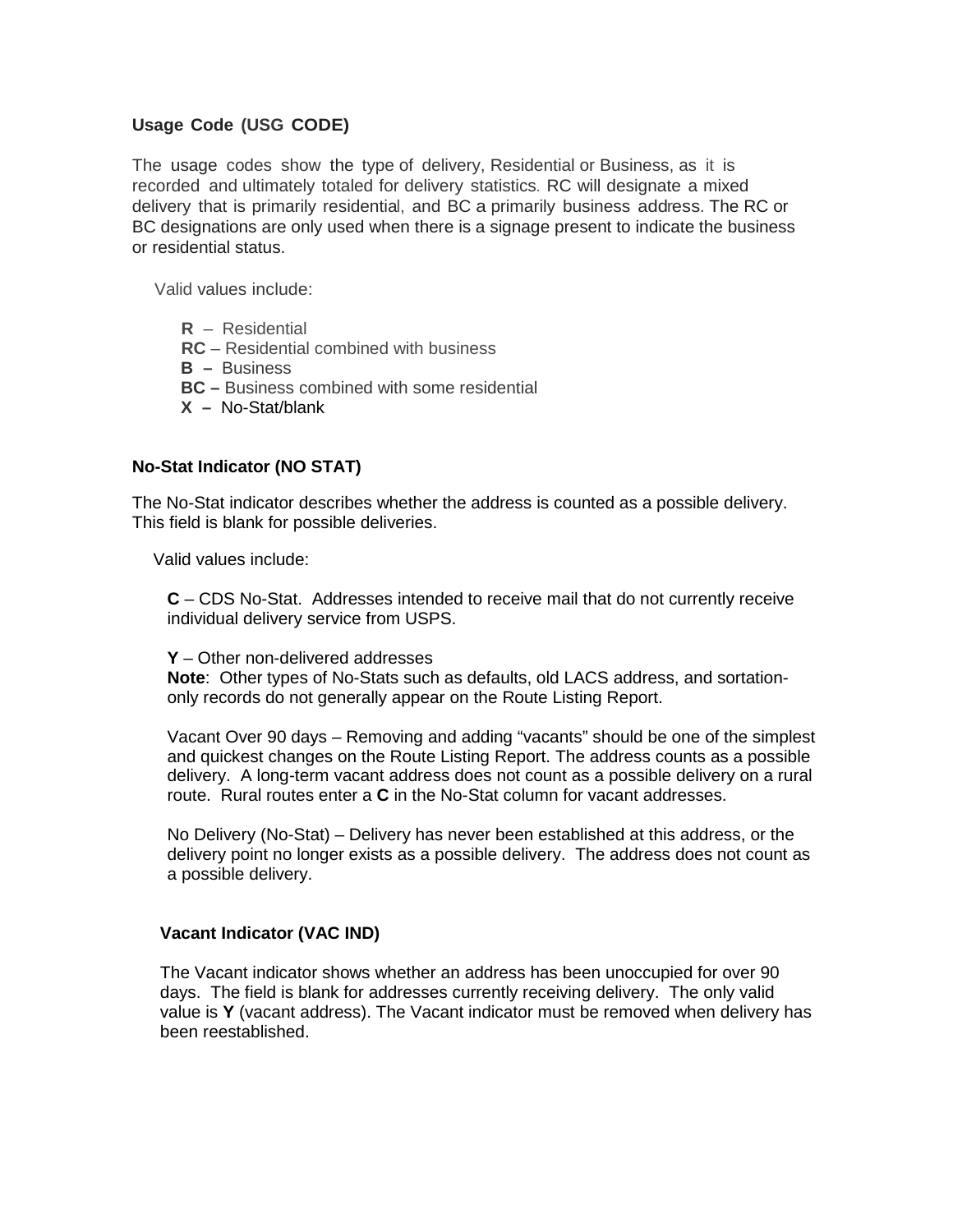# **ADDRESS SORT CODE (ADDR SORT)**

The Address Sort Code provides information used by both the mailers and USPS automated mail processing equipment to sort mail.

Valid values include:

- **H** Firm Holdout
- **T** PO Box Throwback
- **A** Accelerated reply mail
- **V** High volume delivery point

# **LETTER AND FLAT CELL SIZES (L/F CELL)**

The cell size values indicate the size of the separation for the address on the carrier case labels. Flat cell sizes are ignored for 1 bundle cases. Valid values include:

- **½** One half inch separation
- **1 – 9** One to nine inch separation
- **F** Ten inch separation

**#** - A delivery that appears on the route listing report, but which is completely suppressed from the carrier case labels.

# **SEASONAL INDICATOR (S)**

The Seasonal indicator signifies an address is unoccupied and does not receive delivery for a given period each year. The valid values are **Y** (seasonal address) and **E** (educational facility).

# **DROP COUNT (DROP)**

The Drop count indicates the number of businesses or families serve by a drop delivery or other multi-service delivery points.

# **DAY OF THE WEEK NON-DELIVERY (NON DOW)**

This field displays a code which indicates the address does not receive mail one or more days each week. The code is based on the days indicated.

# **CONGRESSIONAL DISTRICT (CONG)**

The Congressional district ID is a standard number identifying a geographic area within a state served by a member of the US House of Representatives. The first delivery will always have an entry. The field will then remain blank until a new district is entered.

# **RELAY (RLY #)**

This field displays information about relay points and park points. An address which is indicated as the first delivery in a relay will display a system-generated sequential number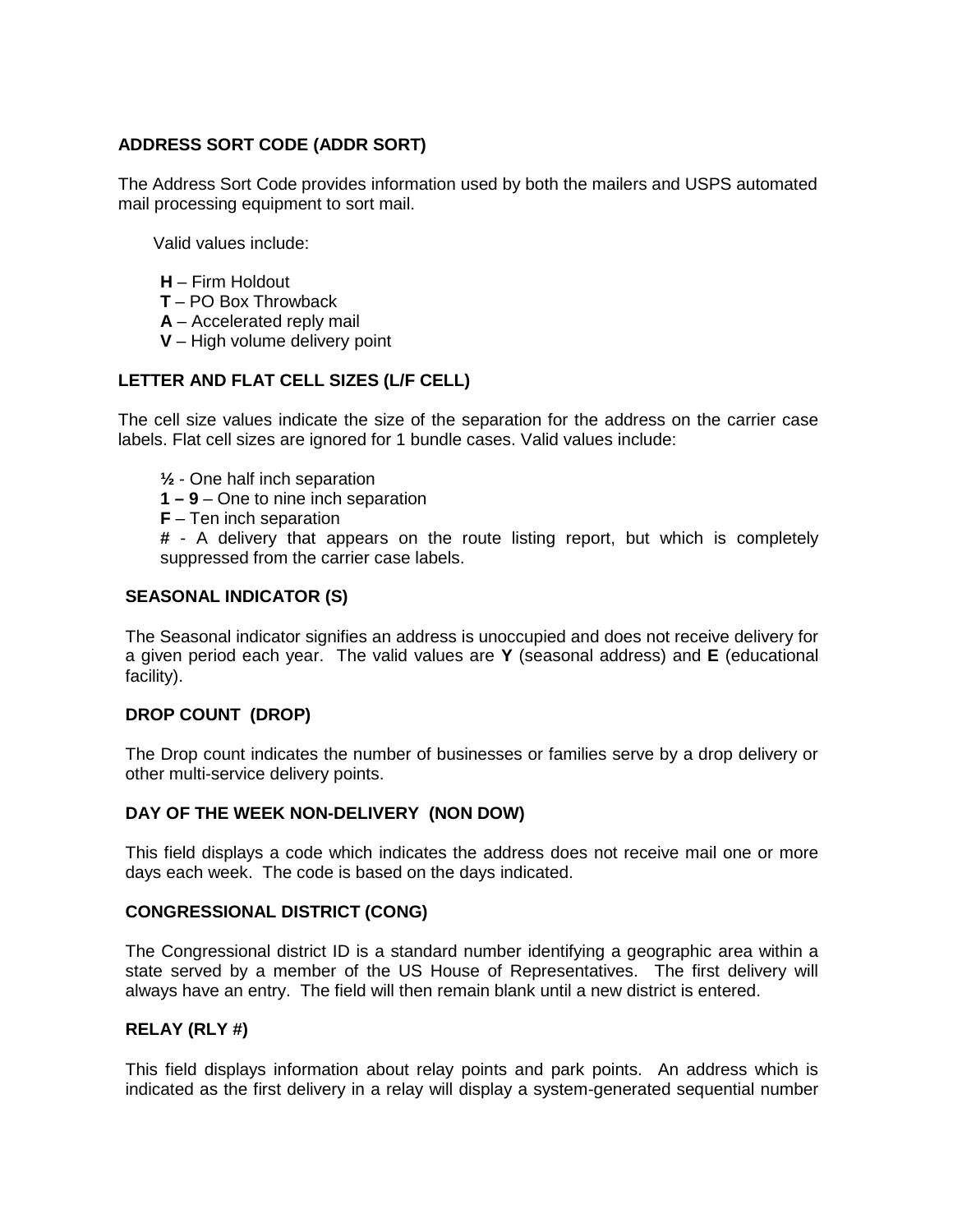in this field corresponding to the relay number appearing on the carrier case labels. Park points are indicated with a **P** in this field.

If a delivery address is both a park point and the first delivery in a relay, the relay number will override the park point indicator, but the case labels will display both indicators.

# **ZIP+4 CODES**

**Street Default (STR-DEF) –** The ZIP+4 for the block face or address range.

**High-rise Default (HI-DEF) –** The ZIP+4 default for a building.

**High-rise Exact (Hi-EXA) –** The ZIP+4 for the specific secondary address or group of secondary addresses.

**Firm Unique (FIRM UNIQ) –** A ZIP+4 Code assigned to a specific business entity at a specific address.

#### **ADDITIONAL INFO**

This field contains information (company name, apartment numbers, notes) to be printed on the carrier case labels to aid the carrier in casing and delivering mail. If the secondary unit numbers are not in this column they will not print on the carrier case labels. Check with your district AMS office to learn if the Auto Fill option is used.

# **ALTERNATE ZIP/ROUTE (ALTERNATE ZIP/RTE)**

This field indicates addresses that are schemed to one ZIP Code/carrier route combination and delivered by another. These include scheme handoffs and parent/child routes.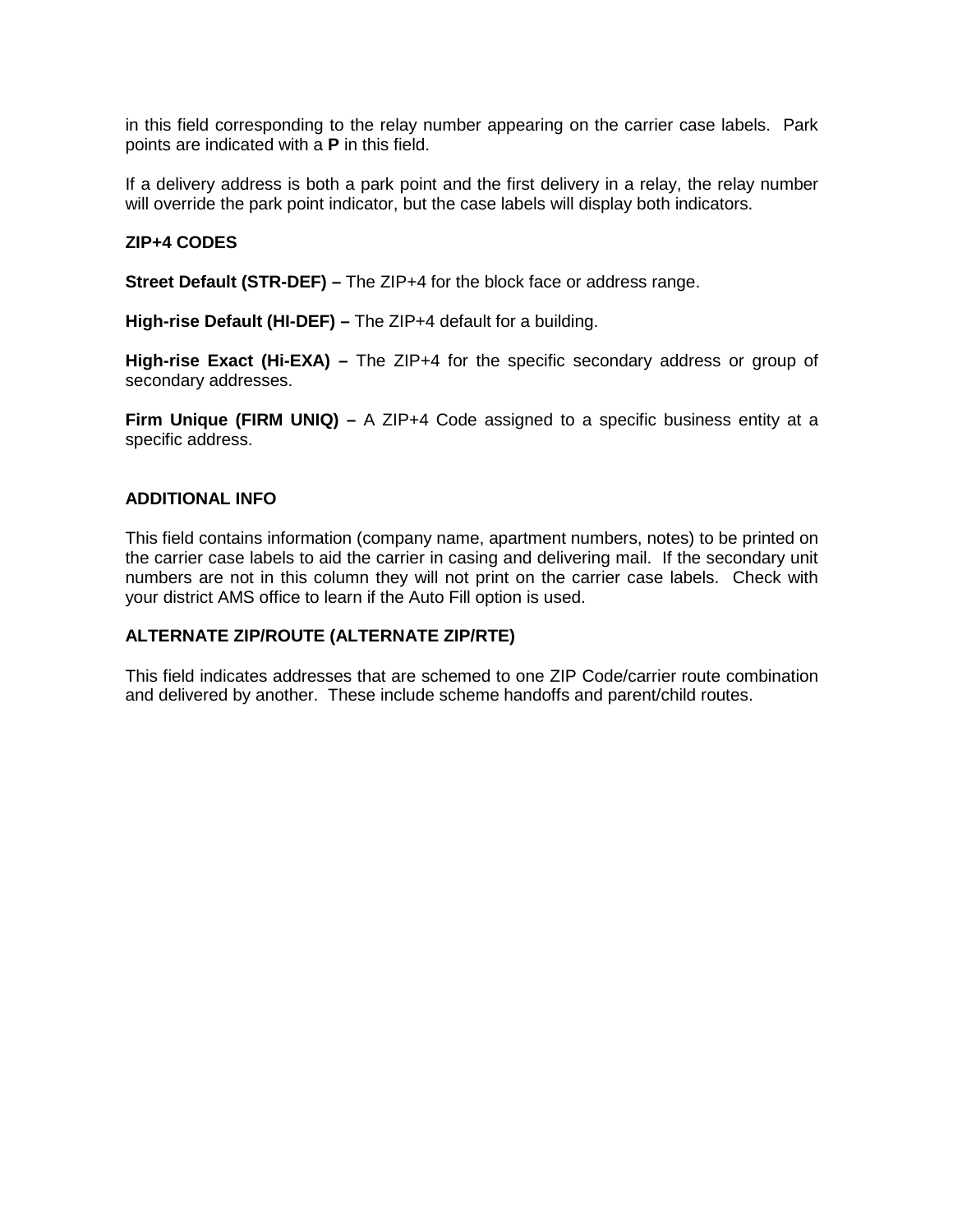|            |                                 |       |     |        |              |                        |     |                 |            | r            |             |                |        |               | 5                      |                     |                   |               | 局               |                        |             |       |                     |                   |               |     |             |            | ta.                 | ۰             | ä                       | E0141 :3000 412         | expost LFA220P2 | JOSET OBLYN KYE<br><b>AGB 05-6889</b>           |
|------------|---------------------------------|-------|-----|--------|--------------|------------------------|-----|-----------------|------------|--------------|-------------|----------------|--------|---------------|------------------------|---------------------|-------------------|---------------|-----------------|------------------------|-------------|-------|---------------------|-------------------|---------------|-----|-------------|------------|---------------------|---------------|-------------------------|-------------------------|-----------------|-------------------------------------------------|
| 13,884     | 22 892<br>21 203                | aogos |     | 28 208 | 27206        | vozj 92                |     | 34900<br>256122 | 23 824     | 22/928       | CTGLE       | aegas          | ctalet | 18913         | उब                     | 16 001              | 14927<br>15927    | 13904         | <b>LOT</b>      | $\frac{1}{11}$         | redor       | strip | <b>A</b>            | <b>BSOT</b>       | erore<br>ŗ    | વ   |             |            |                     | ADDRESS       | PAINMENT                |                         |                 |                                                 |
|            | m<br>SAY CHE                    |       |     |        |              | <b>CLATIS RESISTER</b> |     |                 |            |              |             |                |        |               |                        | m<br><b>WAY CHE</b> |                   | <b>IS WTB</b> |                 |                        |             |       | m<br><b>FAIR ST</b> |                   | <b>BLA 87</b> |     |             |            | 钠<br><b>LS KIVN</b> | STREET NAME   | COMPLETE                | ROUTE: R123             |                 |                                                 |
|            |                                 |       |     |        |              |                        |     |                 |            |              | <b>AB/T</b> | 计算             |        | <b>MPT</b>    |                        |                     |                   |               |                 |                        |             |       |                     |                   |               |     |             |            |                     | ABBR          | <b>ADBS</b>             |                         |                 |                                                 |
|            |                                 |       |     |        |              |                        |     |                 |            |              | ۰           | <b>W 40 BH</b> |        |               |                        |                     |                   |               |                 |                        |             |       |                     |                   |               |     |             |            |                     | <b>TEST</b>   | <b>ADOS</b>             |                         |                 |                                                 |
| <b>STR</b> | STRI<br>å                       | STRI  | Я   | å      | NШО          | <b>STN</b>             | Що  | <b>STIR</b>     | Я          | <b>SER</b>   | Ø           | g              | g      | g             | ЯØ                     | STRI                | Я<br>Я            | <b>STR</b>    | RIO             | ЯДО                    | <b>RLLO</b> | Яã    | S                   | R10               | 9<br>Я        | Я   | Я           | ΝП         | S                   | GOO 3414      | <b>DSD</b> AT30         | BURGLA TYPE: CHE BURGLA |                 | U.S. POSTAL SERVICE - ADDRESS MANAGEMENT SYSTEM |
| m          | 30 30 30                        |       | 36  | 35     | $\mathbf{x}$ | w                      | 38  | ×               | 30         | $\mathbf{m}$ | $30$        | 30 30          |        | 30            | 30                     | 苦 M                 | 35                | n             | 뵹               | . .                    |             | 빠     | $w \times$          |                   | 38<br>٠       | ಠ   | m           | 世          |                     |               |                         |                         |                 |                                                 |
|            |                                 |       |     |        |              |                        |     |                 |            |              |             |                |        |               |                        |                     | n                 |               |                 |                        |             |       |                     |                   |               |     |             |            |                     | STAT IMO 60RT | searches as             |                         |                 | ROUTE LISTING REPORT                            |
|            |                                 |       |     |        |              |                        |     |                 |            |              | ч           |                |        |               |                        |                     |                   |               |                 |                        | 世间          |       |                     |                   |               | ×   |             |            |                     |               |                         |                         |                 |                                                 |
|            |                                 |       |     |        |              |                        |     |                 |            |              |             |                |        |               |                        |                     | <b>M</b> 94 34 34 |               |                 | <b>bit lab</b> put put |             |       |                     | \$4 \$4 \$4. \$4  |               |     | per par per |            |                     |               |                         |                         |                 |                                                 |
| <b>ph</b>  | per put put put but but but the |       |     |        |              |                        |     | <b>M. M</b>     |            |              |             |                |        | as as         |                        |                     |                   |               |                 |                        |             |       |                     |                   |               |     |             |            |                     | T180          | $\frac{1}{2}$           |                         |                 |                                                 |
|            |                                 |       |     |        |              |                        |     |                 |            |              |             |                |        |               |                        |                     |                   |               |                 |                        |             |       |                     |                   |               |     |             |            |                     | ×             | $\frac{1}{9}$           |                         |                 |                                                 |
|            |                                 |       |     |        |              |                        |     |                 |            |              |             |                |        |               |                        |                     |                   |               |                 |                        |             |       |                     |                   |               |     |             |            |                     | g             | $\overline{\mathbf{s}}$ |                         |                 |                                                 |
|            |                                 |       |     |        |              |                        |     |                 |            |              |             |                |        |               |                        |                     |                   |               |                 |                        |             |       |                     |                   |               |     |             |            | ۰                   | <b>DOM</b>    |                         |                         |                 |                                                 |
|            |                                 |       |     |        |              |                        |     |                 |            |              |             |                |        |               |                        |                     |                   |               |                 |                        |             |       |                     |                   |               |     |             |            |                     | š             |                         |                         |                 |                                                 |
| 085        | <b>SES</b>                      |       | oas | OBS    | <b>S80</b>   |                        | ons | OBS             | <b>S80</b> |              | OWS:        | <b>GBS</b>     | gao    | <b>SSS</b>    |                        | 582                 | č85               | røs           | <b>SB</b>       |                        | <b>SBO</b>  | 08S   | 985                 | res<br><b>Tes</b> | OIR'S         | oes | <b>GBS</b>  | <b>SBO</b> | Sec                 | 480           | -TH -218 ATM 00 MONE    |                         |                 |                                                 |
|            |                                 |       |     |        |              |                        |     |                 |            |              |             |                |        |               |                        |                     |                   |               |                 |                        |             |       |                     |                   |               |     |             |            |                     | 48d           |                         |                         |                 |                                                 |
|            |                                 |       |     |        |              |                        |     |                 |            |              | an          | tos            | IOS    | EOS           |                        |                     |                   |               |                 |                        |             |       |                     |                   |               |     |             |            |                     | ğ             | Ħ                       |                         |                 |                                                 |
|            |                                 |       |     |        |              |                        |     |                 |            |              |             |                |        |               |                        |                     |                   |               |                 | 4812                   |             |       |                     |                   |               |     |             |            |                     | IND           | <b>WHILE</b>            |                         |                 |                                                 |
|            |                                 |       |     |        |              |                        |     |                 |            |              |             |                |        | $\frac{1}{2}$ |                        |                     |                   |               |                 |                        |             |       |                     |                   |               |     |             |            |                     |               |                         |                         |                 |                                                 |
|            |                                 |       |     |        |              |                        |     |                 |            |              |             |                |        |               | <b><i>EXEMPLER</i></b> |                     |                   |               | <b>SITE AID</b> | <b>RESIDENT BROOK</b>  |             |       |                     |                   | 0201696       |     | REBEATH     | WAST4      | ACR HEMIR           | CABIT         | TOROTATOTY              |                         | <b>FROAT!</b>   | <b>LIETAG</b>                                   |
|            |                                 |       |     |        |              |                        |     |                 |            |              |             |                |        |               |                        |                     |                   |               |                 |                        |             |       |                     |                   |               |     |             |            |                     | SIP / STR     | <b>ALTERNATE</b>        |                         | <b>M</b>        | 2/28/2006                                       |

\*\*\*<br />
or the correct of the US Posts! Sextles

**SAMPLE EDIT BOOK PAGE**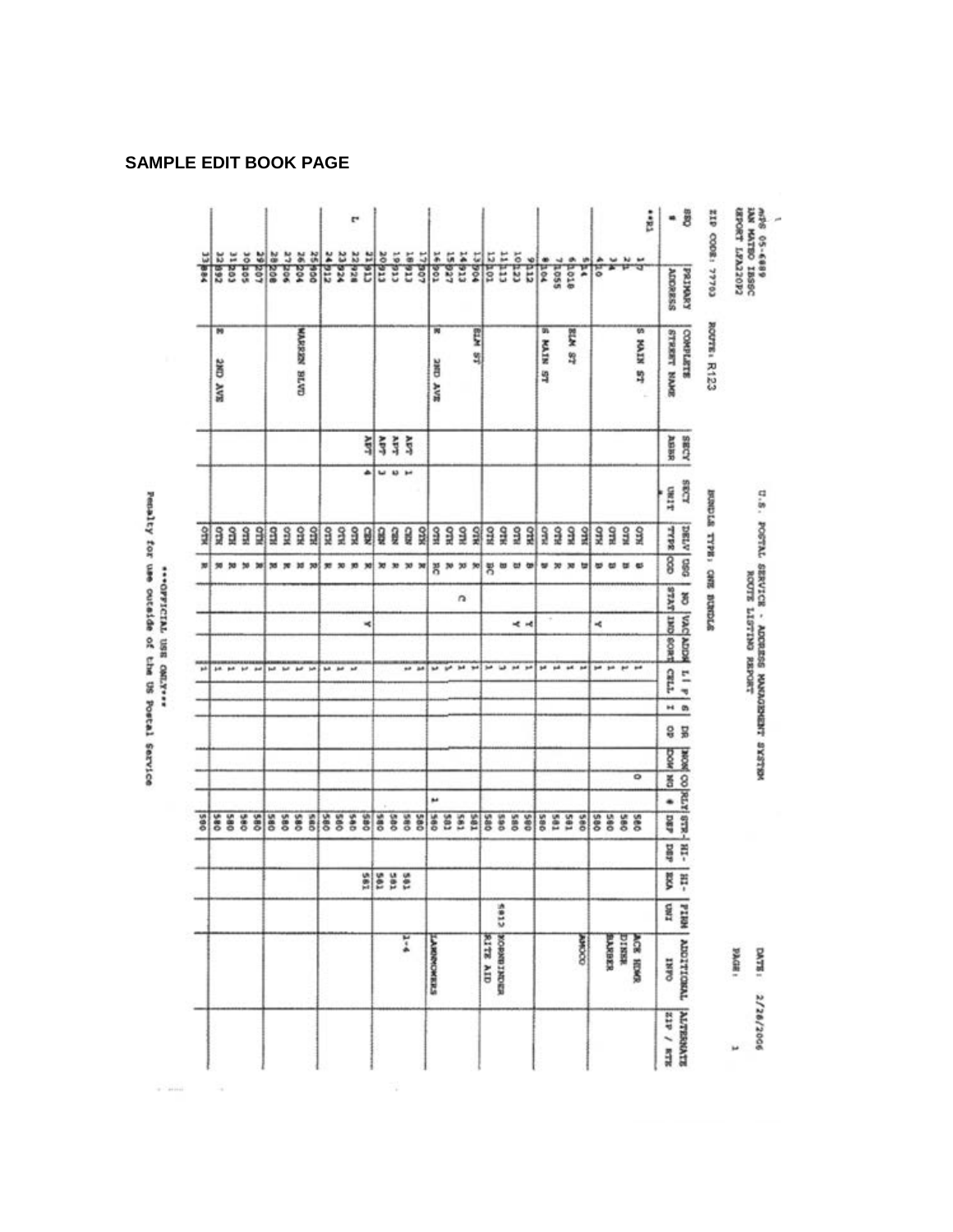# **KEY ITEMS FOR RURAL/HIGHWAY CONTRACT ROUTE LISTING REPORT UPDATES**

- 1. Enter all new addresses on the Route Listing Report. Include correct primary address number as well as correct spelling for street names and directionals/suffixes, enter secondary address information as well as unit number as appropriate. Also include correct **DELV TYPE** and **USG CODE** (see #6) as well as the cell size number.
- 2. Delete all nonexistent delivery addresses.
- 3. Place a **C** in the **NO STAT** (no delivery) column for:
	- a. Any address that becomes vacant no later than 90 days after the vacancy occurs
	- b. Any address that exists on the route but the customer receives all mail in a PO Box
	- c. Any new address no yet receiving delivery
- 4. Place a **Y** in the **NO STAT** column for:
	- a. Addresses where trailers have been removed from their pad for more than 90 days
	- b. Suites/Buildings that have been consolidated into one delivery but you still want the old addresses to remain on the Route Listing Report and labels.
	- c. Any address that is occupied but mail is not delivered, the customer refuses delivery, or all mail is returned to the sender.
	- Note: Remove the **C** or **Y** when delivery starts/resumes for the above addresses
- 5. **DROPS**: For deliveries receiving mail for more than one address in a mailbox, for the address receiving delivery in the **DROP** column indicate the number of addresses delivered to the box. Code the remaining addresses with a **C** in the **NO STAT** column and a delivery type of **K** – Internal Drop Address, if the addresses are left on the Route Listing Report.

\*\*\* Remove the number from the **DROP** column and **C** as appropriate from the **NO STAT** column and **K** from the Del Type column, if delivery is established at separate addresses.

6. Indicate the type of delivery in the **DELV TYPE** and **USG CODE** columns:

#### **DELV TYPE USG CODE**

**CURB** – Curbline Mail is delivered from the vehicle (other than at a CBU)

**CBU** – Cluster Box Unit mail is delivered to a cluster box

**CENT** – Central – Apartment style boxes that require an arrow key

**OTH** – Any delivery not defined in the above three categories

**IDA** – Internal Drop Address – Address delivered as part of a drop but represents a separate entity within the drop

**R** = Residential Delivery

**RC** = Primarily residence but has a business, ex. Lawn mower repair

**B** = Business Delivery

**BC** = Primarily a business but has a residence/apartment using the same address To Use RC or BC usage codes, a sign or some other visible reference MUST exist at the delivery point to validate the use of the combination coding.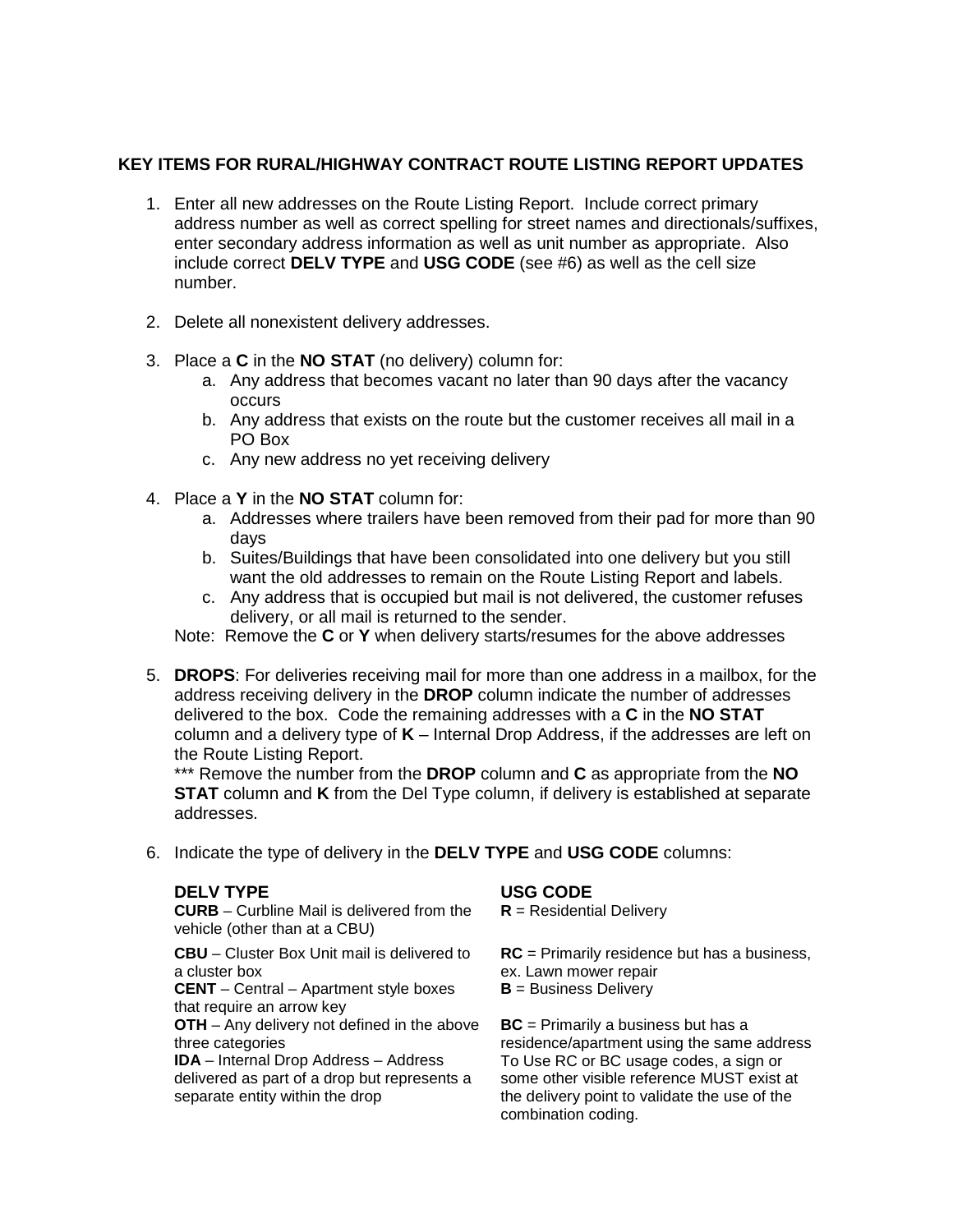If a business exists at a residence and no visible reference is evident, code the delivery point as a residence.

- 7. If you want addresses to be recorded on the Route Listing Report but not printed on the case labels, enter an **80** in the **L/F CELL** column.
- 8. For the major line of travel changes (anything which cannot be clearly indicated by drawing arrows) please use the **SEQ #** from the far left column on the Route Listing Report to indicate the correct line of travel.
- 9. A **1** or other number in the **NON DOW** column indicates mail is held out of DPS through Station Inputs (WebEES) because the delivery point is closed one or more days of the week.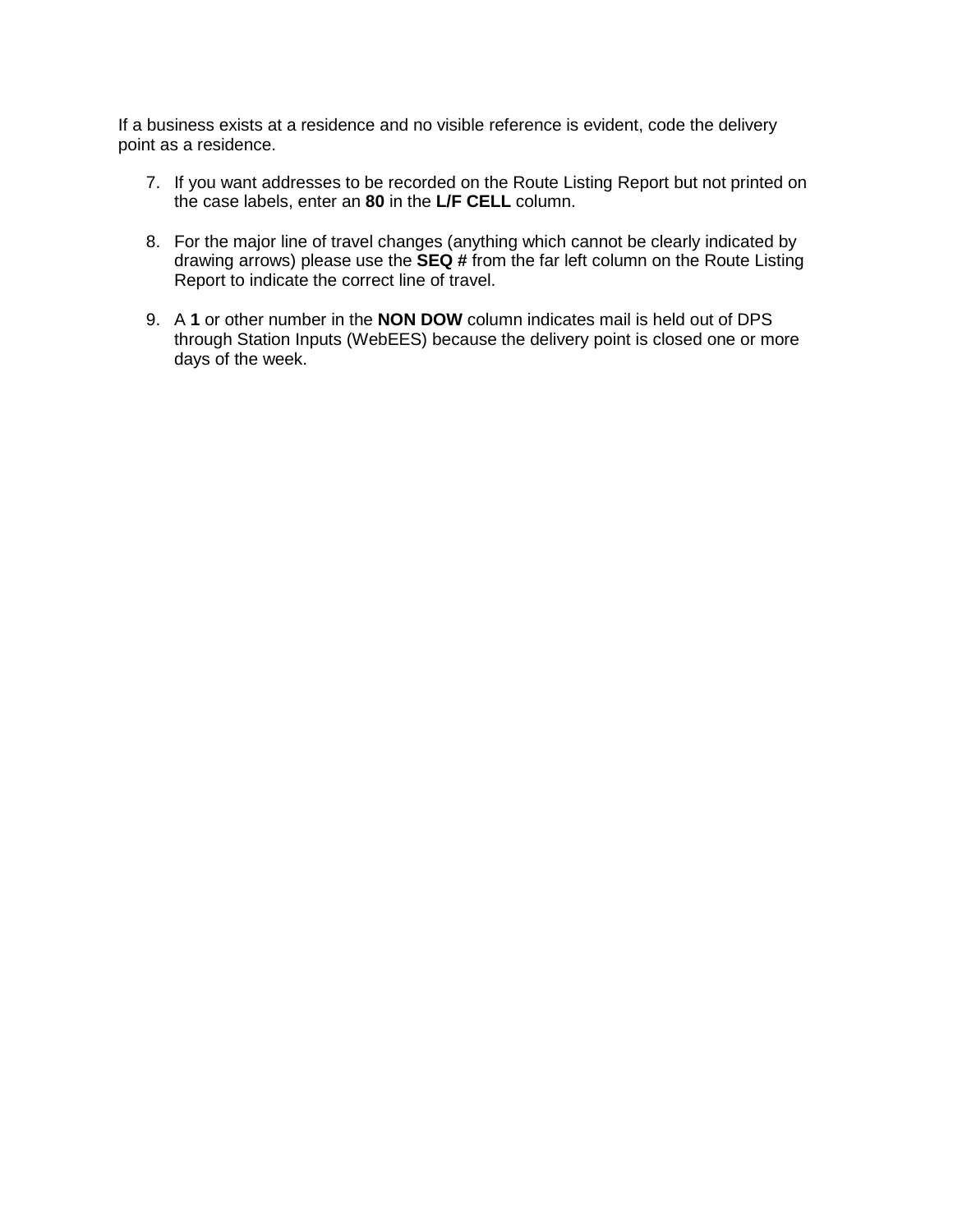|                                                                         |                                                                                                                                                                                                        |                                           | <b>OZB</b> 12       | 20 942<br>19 964 | 398 81              | 유화             | 1643<br>15 39          | 14 25<br>13/27           | 2001 21    | 11 1002                         | 200101        | $\frac{6}{9}$              | $\frac{8}{9}$      | $\frac{1}{8}$   | 623<br>129<br>92 | 411                   | $rac{8}{5}$   | 2914          | 쿄<br>1 820                  | ë<br><b>ADDRESS</b>      | SEQ<br>PRIMARY    | ZIP CODE:<br>00169 | REPORT LFA2. | SAN MATEO II  | 6889-90 SdSN                  |  |
|-------------------------------------------------------------------------|--------------------------------------------------------------------------------------------------------------------------------------------------------------------------------------------------------|-------------------------------------------|---------------------|------------------|---------------------|----------------|------------------------|--------------------------|------------|---------------------------------|---------------|----------------------------|--------------------|-----------------|------------------|-----------------------|---------------|---------------|-----------------------------|--------------------------|-------------------|--------------------|--------------|---------------|-------------------------------|--|
| To DELETE a deivery point, draw a line entire address and write DELETE. | To ADD a delivery point, draw an arrow where the delivery will be inserted, include all<br>necessary column information. For multiple adds, use the add sheet in the Edit Book                         | Quick Reference Guide - RURAL & HC ROUTES | <b>MOVE</b>         |                  | N <sub>1</sub> OSNS |                | <b>YELLOWSTONE AVE</b> | <b>MJSSOM</b><br>REVERSE |            |                                 | N GLENDALE ST |                            |                    |                 | OTH/RES/1CELL    | ADD: 19 RIVERSIDE CIR | RIVERSIDE CIR |               | N GLENDALE ST               | <b>STREET NAME</b>       | COMPLETE          | ROUTE: R001        |              |               |                               |  |
|                                                                         |                                                                                                                                                                                                        |                                           |                     |                  |                     | <b>DIELETE</b> |                        |                          | 혂          | STE<br>$\omega$ N $\rightarrow$ | STE           | PFT<br>$\overline{\Omega}$ | TEA<br>e »         | ΗP <sub>T</sub> |                  |                       |               |               | CURB<br>B                   | <b>ABBR</b><br>UNIT<br>牰 | SECY<br>SECY      |                    |              |               |                               |  |
|                                                                         |                                                                                                                                                                                                        |                                           | CURB<br>B           | CURB<br>CURB     | CURB                | GMG            | CURB<br>CURB           | CURB<br>CORRE            | CBU        | <b>GBU</b>                      | GBU           | CENT                       | CENT               | CENT            | CURB<br>CURB     | CURB                  | CURB          | CURB          | 44                          | TYPE<br>0                | <b>DELV</b>       | BUNDLE TYPE:       |              |               | U.S. POSTAL SERVICE - ADDRES" |  |
|                                                                         |                                                                                                                                                                                                        |                                           |                     | 지 고 고            | R                   | 邛              | ᇙ<br>ᆽ                 | ᅍ<br>ᆽ                   | a          | $\mathbf{\overline{w}}$         | $\infty$      | 고                          | ĸ                  | ᅍ               | 고<br>ᅍ           | ᅍ                     | ᅍ             | ā             | ⊞                           | copE<br>ô                | uso               |                    |              |               |                               |  |
|                                                                         |                                                                                                                                                                                                        | - Updating the Route Listing Report       |                     |                  | ø                   |                | C                      | 0                        | Q          |                                 |               |                            | n                  |                 | 0                | ×                     |               | b             | 0                           | OI                       | $\overline{6}$    |                    |              | ROUTE LISTING |                               |  |
|                                                                         |                                                                                                                                                                                                        |                                           |                     |                  |                     |                |                        |                          |            |                                 |               |                            |                    |                 |                  |                       |               |               |                             | š                        | УAС               | ONE BUNDLE         |              |               |                               |  |
|                                                                         |                                                                                                                                                                                                        |                                           |                     |                  |                     |                |                        |                          |            |                                 |               |                            |                    |                 |                  |                       | O             | $\rightarrow$ |                             | SORT<br>0                | <b>ADDR</b>       |                    |              |               |                               |  |
|                                                                         |                                                                                                                                                                                                        |                                           | $\overline{\omega}$ |                  | ⊶                   |                | N                      |                          |            |                                 |               |                            |                    |                 |                  |                       |               | N             |                             | CELL                     | $\frac{1}{n}$     |                    |              |               | MAGEMENT SYSTEM               |  |
|                                                                         |                                                                                                                                                                                                        |                                           |                     |                  |                     |                |                        |                          |            |                                 |               |                            |                    | N               |                  |                       |               |               |                             | $\frac{1}{9}$            | S DR NON          |                    |              |               |                               |  |
|                                                                         |                                                                                                                                                                                                        |                                           |                     |                  |                     |                |                        |                          |            |                                 |               |                            |                    |                 |                  |                       |               |               |                             | <b>MOG</b>               |                   |                    |              |               |                               |  |
|                                                                         |                                                                                                                                                                                                        |                                           |                     |                  |                     |                |                        |                          |            |                                 |               |                            |                    |                 |                  |                       |               |               | ₽                           | DN <sub>3</sub>          |                   |                    |              |               |                               |  |
|                                                                         |                                                                                                                                                                                                        |                                           |                     |                  | ō                   |                |                        |                          |            |                                 | ᠊ᢐ            |                            |                    |                 |                  |                       |               |               |                             | q,                       | CO <sub>RKY</sub> |                    |              |               |                               |  |
|                                                                         |                                                                                                                                                                                                        |                                           | 1808                | 8081<br>8081     | 8081                | 喜              | 0181<br>0181           | 1081<br>1081             | 988        | 935                             | 939           | 8081                       | 8081               | 8081            | 8081<br>6081     | 6081                  | 6081          | 1821          | 2025                        | 믋                        | <b>STR-</b>       |                    |              |               |                               |  |
|                                                                         |                                                                                                                                                                                                        | PLEASE III                                |                     |                  |                     |                |                        |                          | 1837       | 1837                            | 1837          | 2181                       | 2181               | 2181            |                  |                       |               |               |                             | 묚                        | Ŧ                 |                    |              |               |                               |  |
|                                                                         |                                                                                                                                                                                                        | ILWAYS USE RED                            |                     |                  |                     |                |                        |                          | 1837       | 1637                            | 1837          | 2181                       | 2181               | 2181            |                  |                       |               |               |                             | EXA                      | ÷                 |                    |              |               |                               |  |
|                                                                         |                                                                                                                                                                                                        |                                           |                     |                  |                     |                |                        |                          |            |                                 |               |                            |                    |                 |                  |                       |               |               |                             | DIND                     | FIRM              |                    |              |               |                               |  |
|                                                                         | VERIFY and UPDATE DELIVERY POINT ATTRIBUTES - To update, insert the correct information in the blank<br>space or draw a red line through the incorrect information and insert the correct information. |                                           | EB CHEMICAL         |                  | <b>MT NACE</b>      |                | 30/2/10                |                          | 3 HAIRPORT | 2 TRI-ACCESS                    | KBBESIGNS     | ົ                          | <b>B</b> DROP AT A | ъ               |                  | PART OF 13            |               |               | <b>2049</b><br>POLOGRS DIST | <b>INFO</b>              | <b>ADDITIONAL</b> |                    | <b>PAGE</b>  |               | DATE:                         |  |
|                                                                         |                                                                                                                                                                                                        |                                           |                     |                  |                     |                |                        |                          |            |                                 |               |                            |                    |                 |                  |                       |               |               |                             | ZIP / RTE                | <b>ALTERNATE</b>  |                    |              |               | 9002.                         |  |

 $\bigwedge$  To MOVE delivery points, chaw a line around the address(s) to move and continue a line<br>between the correct addresses to insert. Compilete by writing MOVE. For complex moves,<br>fraw a line around the ackiness(s) to mo s ADDR SORT - Enter T to Indicate ALL mail is delivered to a PO Box and NO mail is delivered to the street.<br>Used in conjunction with the C No Stai Indicator. PO Box information should be Included in the Additional Info<br>co

T To CHANGE any flem, draw a line through just the item (do not obliterate) and write the

correction next to it.

 $\epsilon$ 

To REVERSE delivery points, draw a bracket next to the addresses and print REVERSE.

E NO STAT - Enter Y=No Stat to indicate known addresses that have never received delivery or delivery points

which have had a status change such as absorbed by another atdress, converted to storage, vecant lot, etc.<br>Enter C=No Stat to indicate delivery points vacant over 90 days, PO Box throwback records and records that

are part of a drop.

USG CODE - R = Residential, B = Business.

B DELY TYPE - OTH=Other, CENT=Centralized, CBU=NBU/NDCBU/CBU/CBU CURB=Curbline

In all cases, if you are not sure how to update the Route Listing Report (Edit Book), CLEARLY write out the stuation!!

Refer to the Edit Book for detailed information.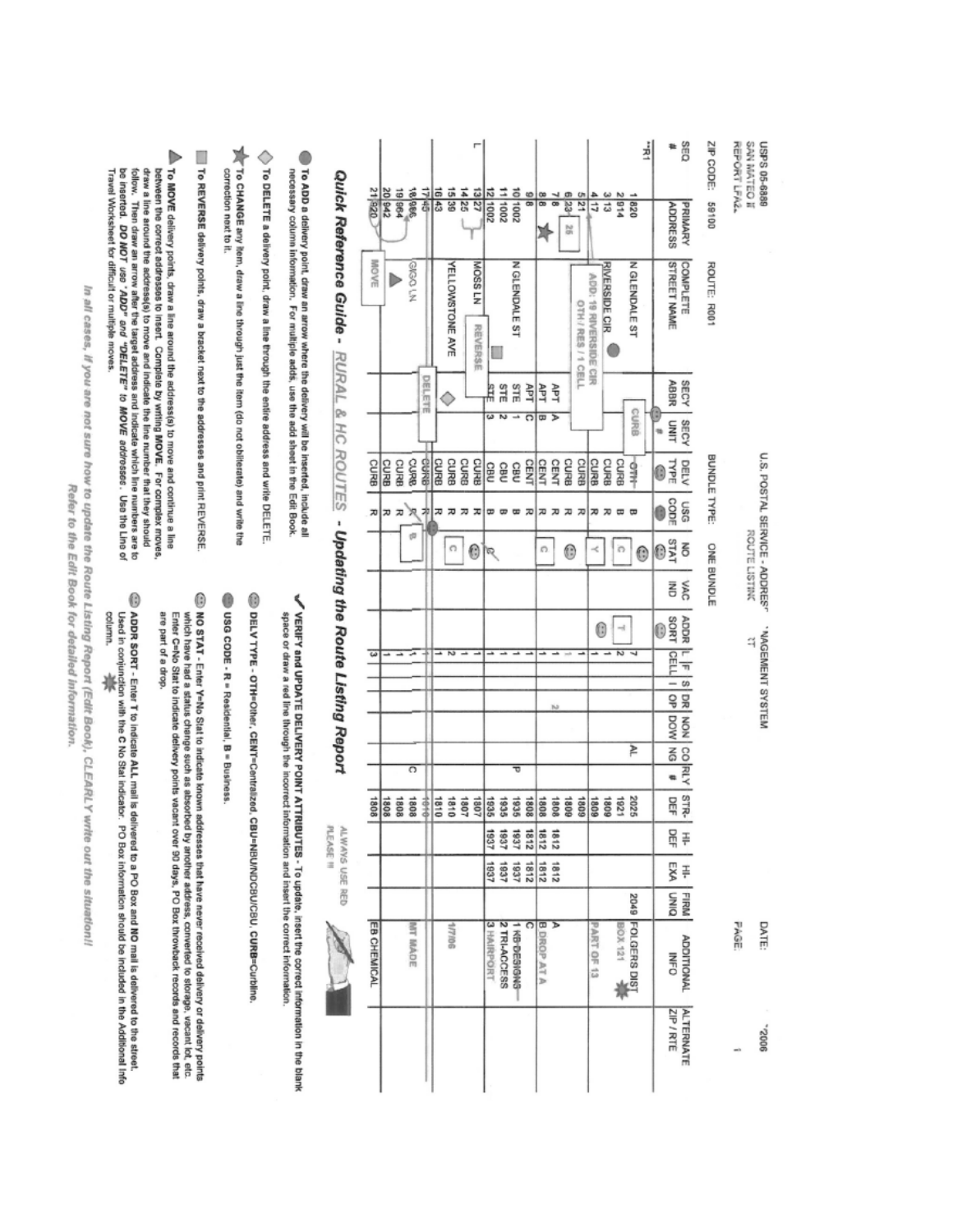# **C2** Secondary Unit Designators

| <b>Description</b>          | <b>Approved Abbreviation</b> |
|-----------------------------|------------------------------|
| Apartment                   | <b>APT</b>                   |
| <b>Basement</b>             | <b>BSMT</b> **               |
| Blank, unable to determine* |                              |
| <b>Building</b>             | <b>BLDG</b>                  |
| Department                  | <b>DEPT</b>                  |
| Floor                       | <b>FL</b>                    |
| Front                       | <b>FRNT**</b>                |
| Hanger                      | <b>HNGR</b>                  |
| Key                         | <b>KEY</b>                   |
| Lobby                       | LBBY**                       |
| Lot                         | LOT                          |
| Lower                       | LOWR**                       |
| Office                      | $OFC**$                      |
| Penthouse                   | PH <sup>**</sup>             |
| Pier                        | <b>PIER</b>                  |
| Rear                        | <b>REAR**</b>                |
| Room                        | <b>RM</b>                    |
| Side                        | SIDE <sup>**</sup>           |
| Slip                        | <b>SLIP</b>                  |
| Space                       | <b>SPC</b>                   |
| Stop                        | <b>STOP</b>                  |
| Suite                       | <b>STE</b>                   |
| Trailer                     | TRLR                         |
| Unit                        | UNIT                         |
| Upper                       | UPPR <sup>**</sup>           |

Requires the poundstgn (#) to be used on the malipJece. Does not require a Secondary RANGE to follow.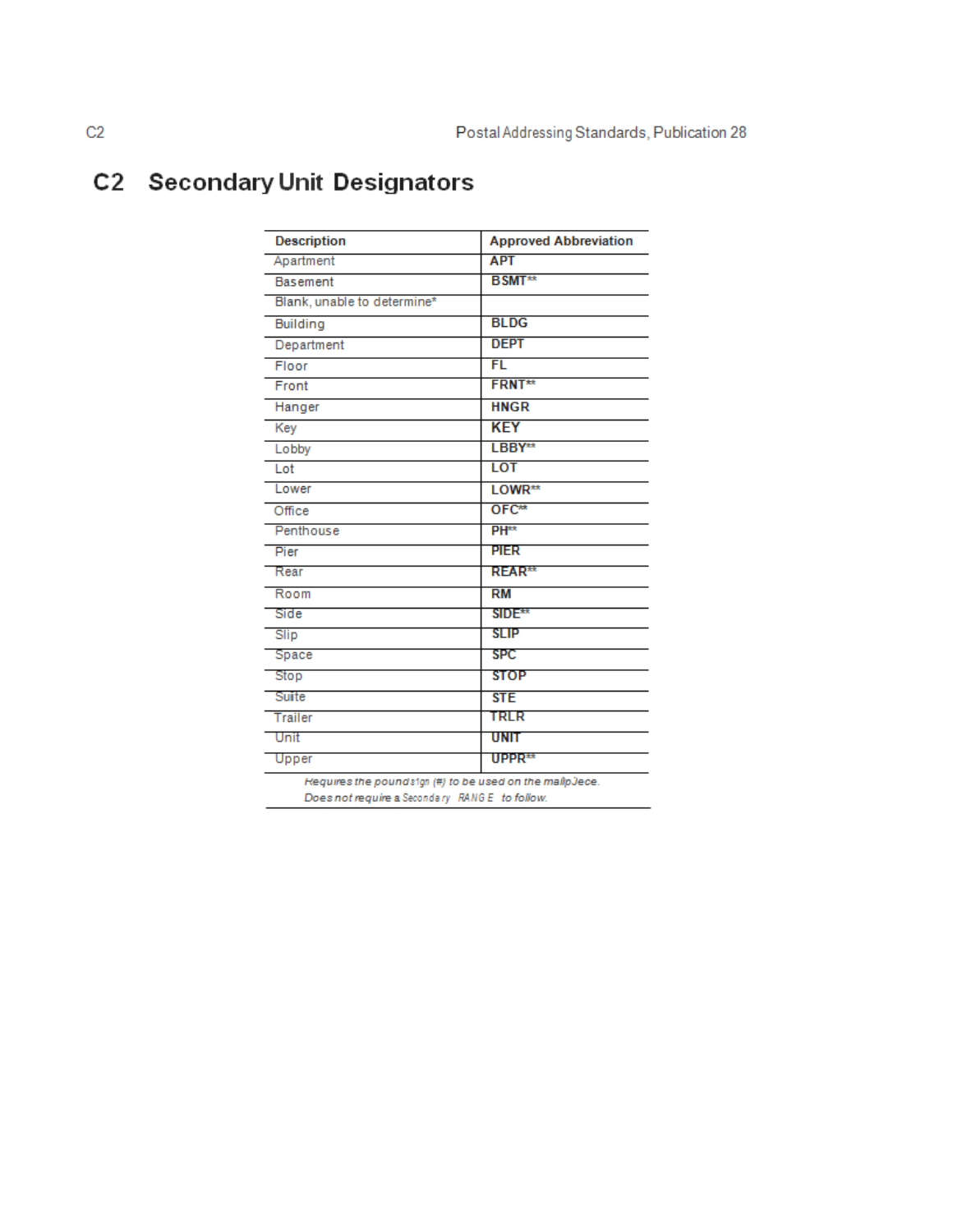

March 23, 2004

#### **DISTRICT MANAGERS**

SUBJECT: Use of Edit Books on Rural Routes

in January 1997 a memorandum was sent to all district managers concerning the use of Edit Books on rural routes. This memorandum included revisions to Handbook PO-603 and a series of questions and answers addressing rural carrier concerns regarding use of the Edit Book and the CLASS labels.

Attached are revisions to those questions and answers. These have been revised following consultation between the Postal Service and the National Rural Letter Carriers' Association. Several questions have been deleted because they no longer apply to the Edit Book process and many answers remain unchanged. Questions concerning the use of "B", "N", and "V" codes have been placed first, as these seem to be causing the greatest concern among rural carriers.

If you have any questions concerning this matter, please contact Robert West at (202) 268-3551 or Cathy Perron at (202) 268-4130.

Philip F. Knoll, Jr

Acting Manager Delivery Support

Attachment

cc: Managers, Dalivery Programs Support (Areas)

475 L'ENFANT PLAZA SW WASHIGTON DC 20260 **WANT LOPE COM**